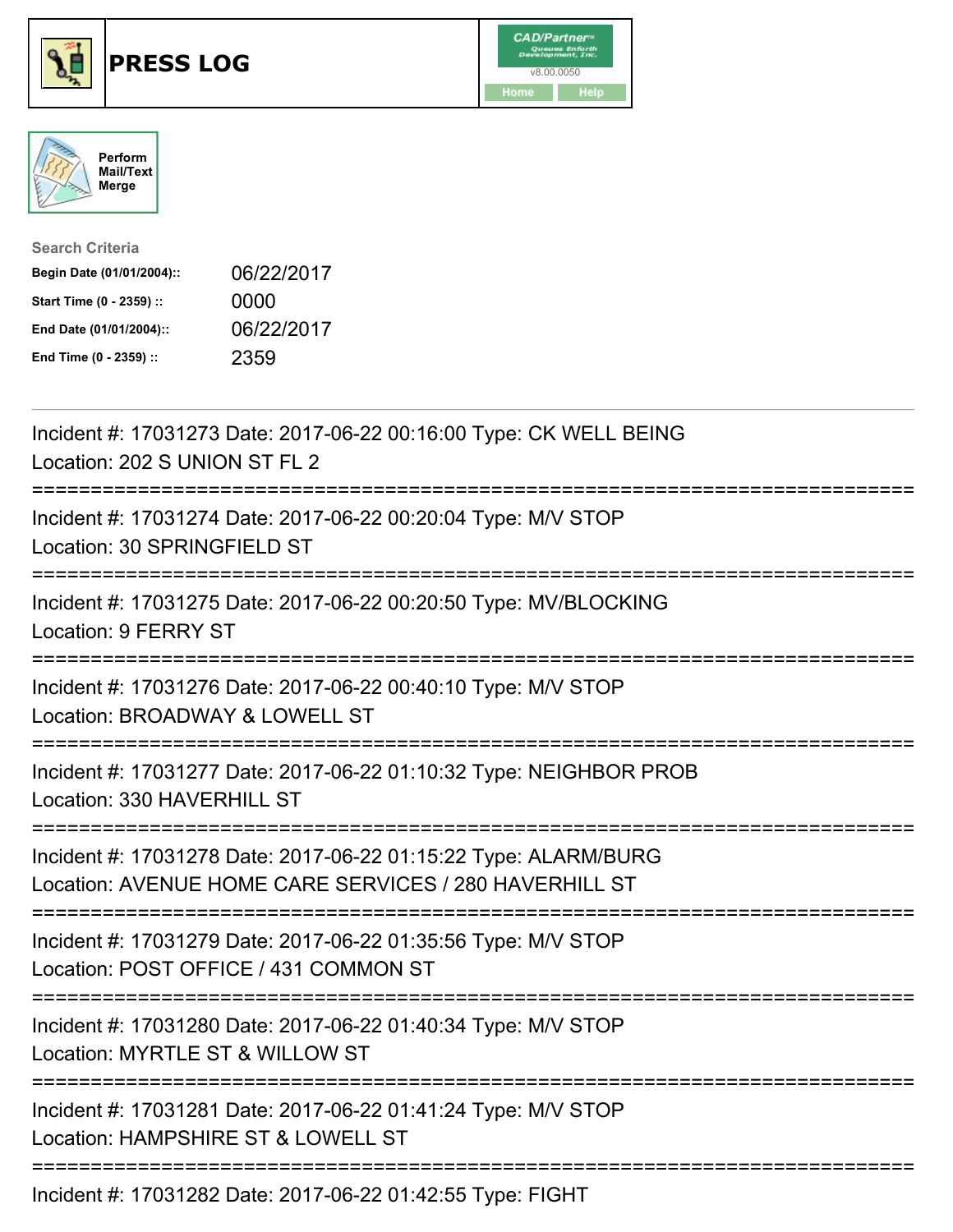Location: 38 CAMELLA TEOLI WY =========================================================================== Incident #: 17031283 Date: 2017-06-22 01:44:57 Type: DISORDERLY Location: 10 DIAMOND ST =========================================================================== Incident #: 17031284 Date: 2017-06-22 01:49:41 Type: DRUG OVERDOSE Location: 183 PARKER ST #BACK FL 2 =========================================================================== Incident #: 17031285 Date: 2017-06-22 01:52:02 Type: M/V STOP Location: BERKELEY ST & JACKSON ST =========================================================================== Incident #: 17031286 Date: 2017-06-22 01:55:34 Type: MEDIC SUPPORT Location: BUCKLEY GARAGE / AMESBURY ST & COMMON ST =========================================================================== Incident #: 17031287 Date: 2017-06-22 02:02:15 Type: ALARM/BURG Location: COMMUNITY DAYCARE / 7-11 BALLARD WY =========================================================================== Incident #: 17031288 Date: 2017-06-22 02:38:21 Type: BUILDING CHK Location: SABANETA MULTISERVICES / 228 HAMPSHIRE ST =========================================================================== Incident #: 17031289 Date: 2017-06-22 02:40:07 Type: BUILDING CHK Location: U-HAUL RENTAL / 375 BROADWAY =========================================================================== Incident #: 17031290 Date: 2017-06-22 02:40:34 Type: DRUG VIO Location: TEDESCHIS / 390 S UNION ST =========================================================================== Incident #: 17031291 Date: 2017-06-22 02:43:58 Type: M/V STOP Location: HAMPSHIRE ST & PARK ST =========================================================================== Incident #: 17031292 Date: 2017-06-22 02:47:29 Type: BUILDING CHK Location: HAFFNERS GAS STATION / 262 LAWRENCE ST =========================================================================== Incident #: 17031293 Date: 2017-06-22 02:49:09 Type: M/V STOP Location: HEMLOCK ST & LAWRENCE ST =========================================================================== Incident #: 17031294 Date: 2017-06-22 02:49:44 Type: DOMESTIC/PROG Location: 383 HAVERHILL ST #33 =========================================================================== Incident #: 17031295 Date: 2017-06-22 03:04:01 Type: M/V STOP Location: HAMPSHIRE ST & METHUEN ST =========================================================================== Incident #: 17031296 Date: 2017-06-22 03:05:28 Type: M/V STOP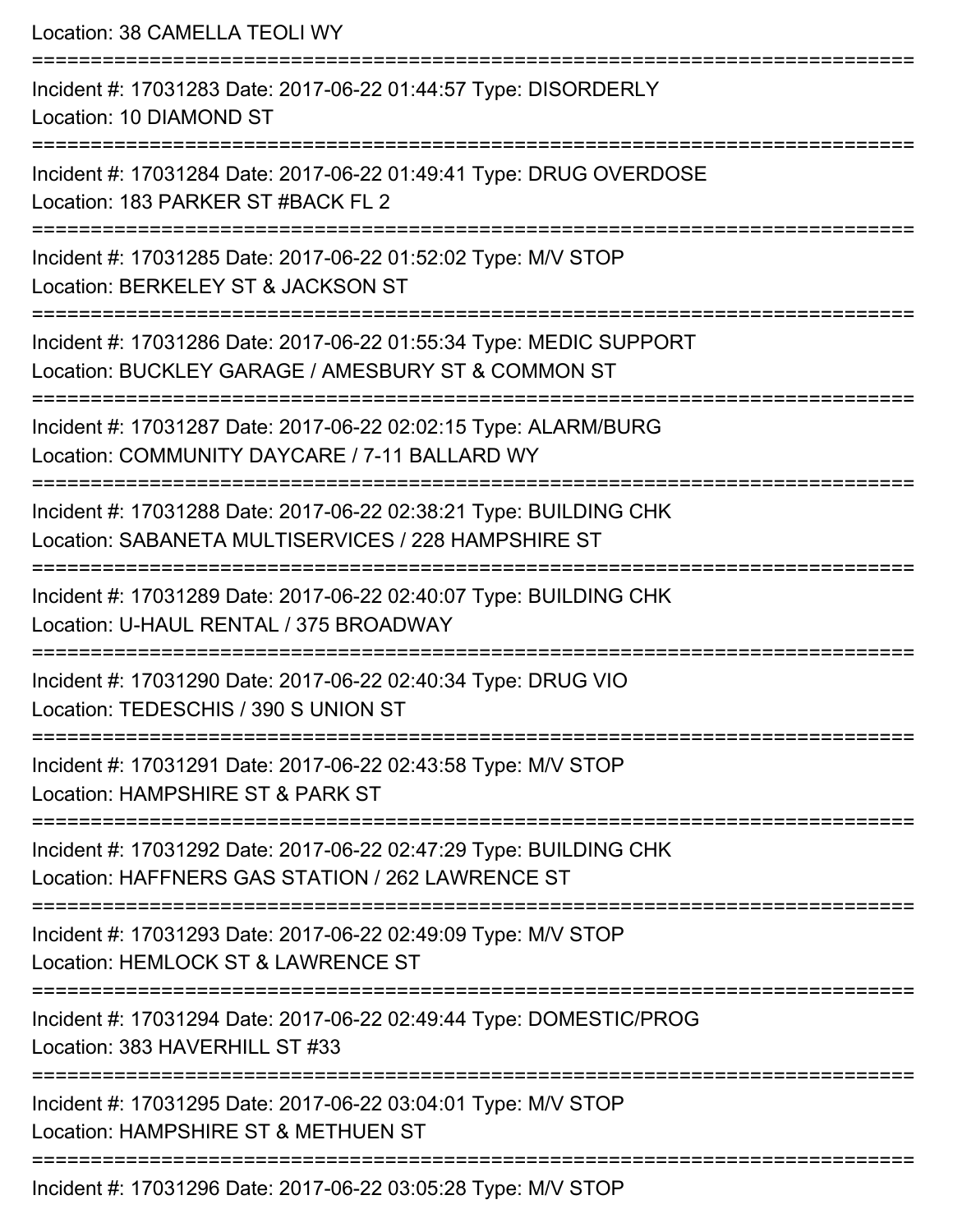| Incident #: 17031297 Date: 2017-06-22 03:06:28 Type: M/V STOP<br>Location: HAVERHILL ST & JACKSON ST        |
|-------------------------------------------------------------------------------------------------------------|
| Incident #: 17031298 Date: 2017-06-22 03:16:26 Type: BUILDING CHK<br>Location: HOME AND MORE / 8 S BROADWAY |
| Incident #: 17031300 Date: 2017-06-22 03:24:30 Type: SUS PERS/MV<br>Location: TOW/ARREST / 17 DEBBIE LN     |
| Incident #: 17031299 Date: 2017-06-22 03:25:22 Type: M/V STOP<br>Location: 18 SPRINGFIELD ST                |
| Incident #: 17031301 Date: 2017-06-22 03:26:24 Type: M/V STOP<br>Location: ESSEX ST & NEWBURY ST            |
| Incident #: 17031302 Date: 2017-06-22 03:30:35 Type: NEIGHBOR PROB<br>Location: 383 HAVERHILL ST #34        |
| Incident #: 17031303 Date: 2017-06-22 03:33:11 Type: M/V STOP<br>Location: HAMPSHIRE ST & LOWELL ST         |
| Incident #: 17031304 Date: 2017-06-22 03:33:37 Type: FIGHT<br>Location: 248 BROADWAY                        |
| Incident #: 17031305 Date: 2017-06-22 03:50:11 Type: ALARMS<br>Location: CITY HALL / 200 COMMON ST          |
| Incident #: 17031306 Date: 2017-06-22 04:18:17 Type: M/V STOP<br>Location: BENNINGTON ST & LAWRENCE ST      |
| Incident #: 17031307 Date: 2017-06-22 04:18:48 Type: TOW/REPOSSED<br>Location: 380 PARK ST                  |
| Incident #: 17031308 Date: 2017-06-22 04:20:55 Type: TOW/REPOSSED<br>Location: 202 BAILEY ST                |
| Incident #: 17031309 Date: 2017-06-22 05:33:10 Type: A&B PAST<br>Location: 200 COMMON ST                    |
| Incident #: 17031310 Date: 2017-06-22 05:51:12 Type: ALARMS                                                 |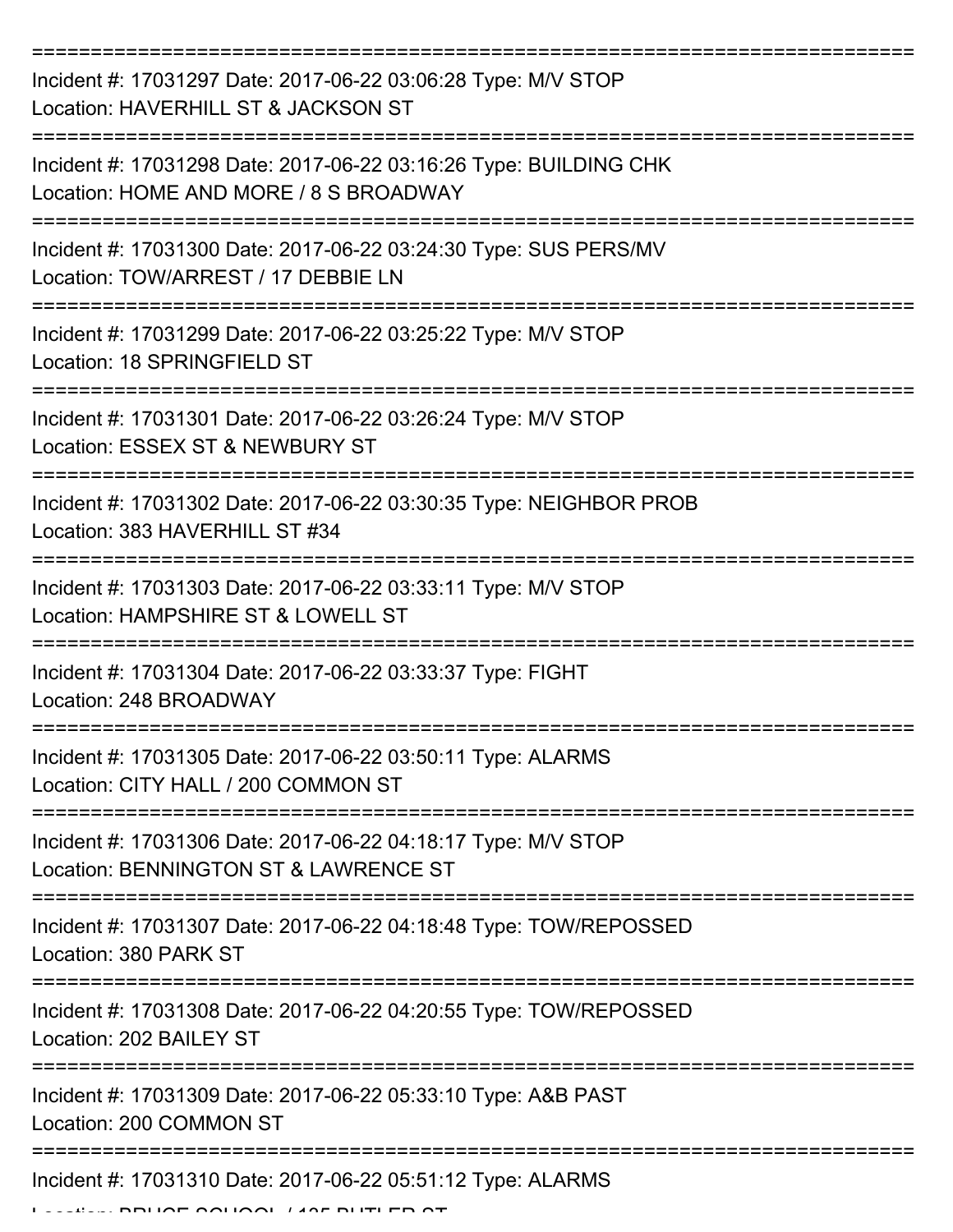| Incident #: 17031311 Date: 2017-06-22 07:10:38 Type: PARK & WALK<br>Location: 205 BROADWAY                                |
|---------------------------------------------------------------------------------------------------------------------------|
| Incident #: 17031312 Date: 2017-06-22 07:45:30 Type: ASSSIT AMBULANC<br>Location: 28 SUMMER ST FL 3                       |
| Incident #: 17031313 Date: 2017-06-22 07:54:27 Type: LARCENY/PAST<br>Location: NISSAN / 1 COMMONWEALTH DR                 |
| Incident #: 17031314 Date: 2017-06-22 07:56:35 Type: MAL DAMG PROG<br>Location: 9 KATHERINE ST #2                         |
| Incident #: 17031315 Date: 2017-06-22 08:05:23 Type: M/V STOP<br>Location: ANDOVER ST & S UNION ST                        |
| Incident #: 17031316 Date: 2017-06-22 08:20:24 Type: ALARM/BURG<br>Location: LAWRENCE FAMILY DEVELOPMENT / 10 RAILROAD ST |
| Incident #: 17031317 Date: 2017-06-22 08:31:04 Type: DOMESTIC/PROG<br>Location: 262 ESSEX ST                              |
| Incident #: 17031319 Date: 2017-06-22 08:39:32 Type: LOST PROPERTY<br>Location: 193 MAPLE ST #6F                          |
| Incident #: 17031318 Date: 2017-06-22 08:40:49 Type: DISTURBANCE<br>Location: 500 MERRIMACK ST                            |
| Incident #: 17031320 Date: 2017-06-22 09:30:24 Type: WARRANT SERVE<br>Location: 257 BROADWAY #3                           |
| Incident #: 17031321 Date: 2017-06-22 09:31:24 Type: AUTO ACC/NO PI<br>Location: 200 COMMON ST                            |
| Incident #: 17031322 Date: 2017-06-22 09:32:37 Type: DOMESTIC/PROG<br>Location: 59 GROTON ST                              |
| Incident #: 17031323 Date: 2017-06-22 09:52:12 Type: CK WELL BEING<br>Location: DOUBLE DECKER BRIDGE / MERRIMACK ST       |
| ---------------------------<br>Incident #: 17031324 Date: 2017-06-22 10:03:40 Type: GUN CALL                              |

Location: 262 E HAVEDHILL CT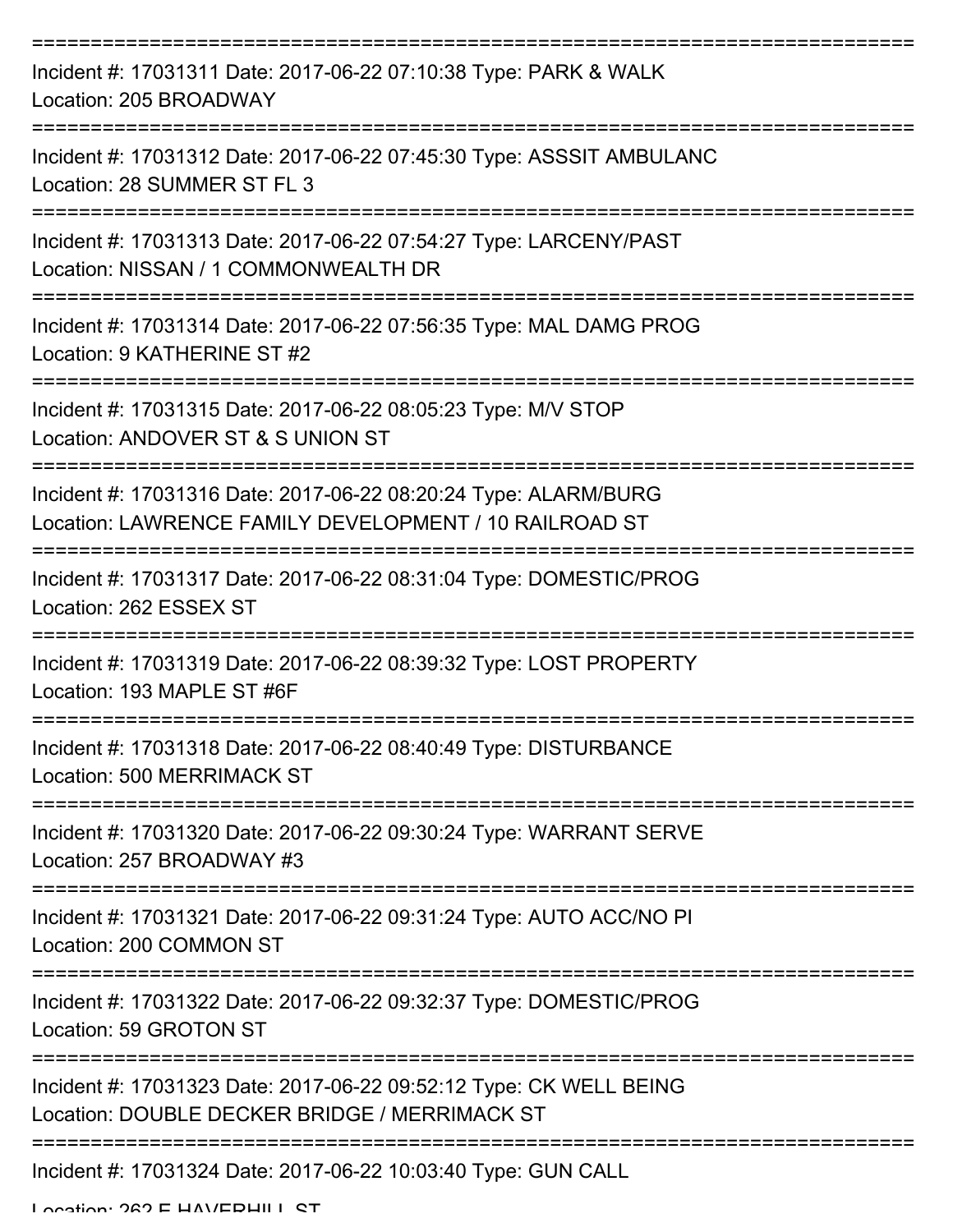| Incident #: 17031325 Date: 2017-06-22 10:33:29 Type: CK WELL BEING<br>Location: 340 HAVERHILL ST                                  |
|-----------------------------------------------------------------------------------------------------------------------------------|
| Incident #: 17031328 Date: 2017-06-22 10:39:10 Type: BUILDING CHK<br>Location: 1 FULTON ST                                        |
| Incident #: 17031326 Date: 2017-06-22 10:39:41 Type: WARRANT SERVE<br>Location: 182 PARKER ST                                     |
| Incident #: 17031327 Date: 2017-06-22 10:41:20 Type: NOTIFICATION<br>Location: 51 LEXINGTON ST                                    |
| Incident #: 17031329 Date: 2017-06-22 10:55:34 Type: SEX OFFENDER<br>Location: 12 DORCHESTER ST #2 FL 2                           |
| Incident #: 17031330 Date: 2017-06-22 11:04:05 Type: SUS PERS/MV<br><b>Location: YOUNG AV</b>                                     |
| ---------------------------------<br>Incident #: 17031331 Date: 2017-06-22 11:22:50 Type: STOL/MV/PAS<br>Location: 378 S UNION ST |
| Incident #: 17031332 Date: 2017-06-22 11:25:24 Type: M/V STOP<br>Location: 101 AMESBURY ST                                        |
| Incident #: 17031333 Date: 2017-06-22 11:29:31 Type: M/V STOP<br>Location: AMESBURY ST & ESSEX ST                                 |
| Incident #: 17031334 Date: 2017-06-22 11:31:53 Type: WARRANT SERVE<br>Location: 5 FITZ ST                                         |
| Incident #: 17031335 Date: 2017-06-22 11:37:44 Type: ALARM/BURG<br>Location: 131 BURKE ST                                         |
| Incident #: 17031336 Date: 2017-06-22 11:40:57 Type: AUTO ACC/PI<br>Location: 55 AMES ST                                          |
| Incident #: 17031337 Date: 2017-06-22 11:47:18 Type: CK WELL BEING<br>Location: 52 ABBOTT ST                                      |
| Incident #: 17031338 Date: 2017-06-22 11:51:10 Type: UNWANTEDGUEST<br>Location: LAWRENCE GENERAL HOSPITAL / 1 GENERAL ST          |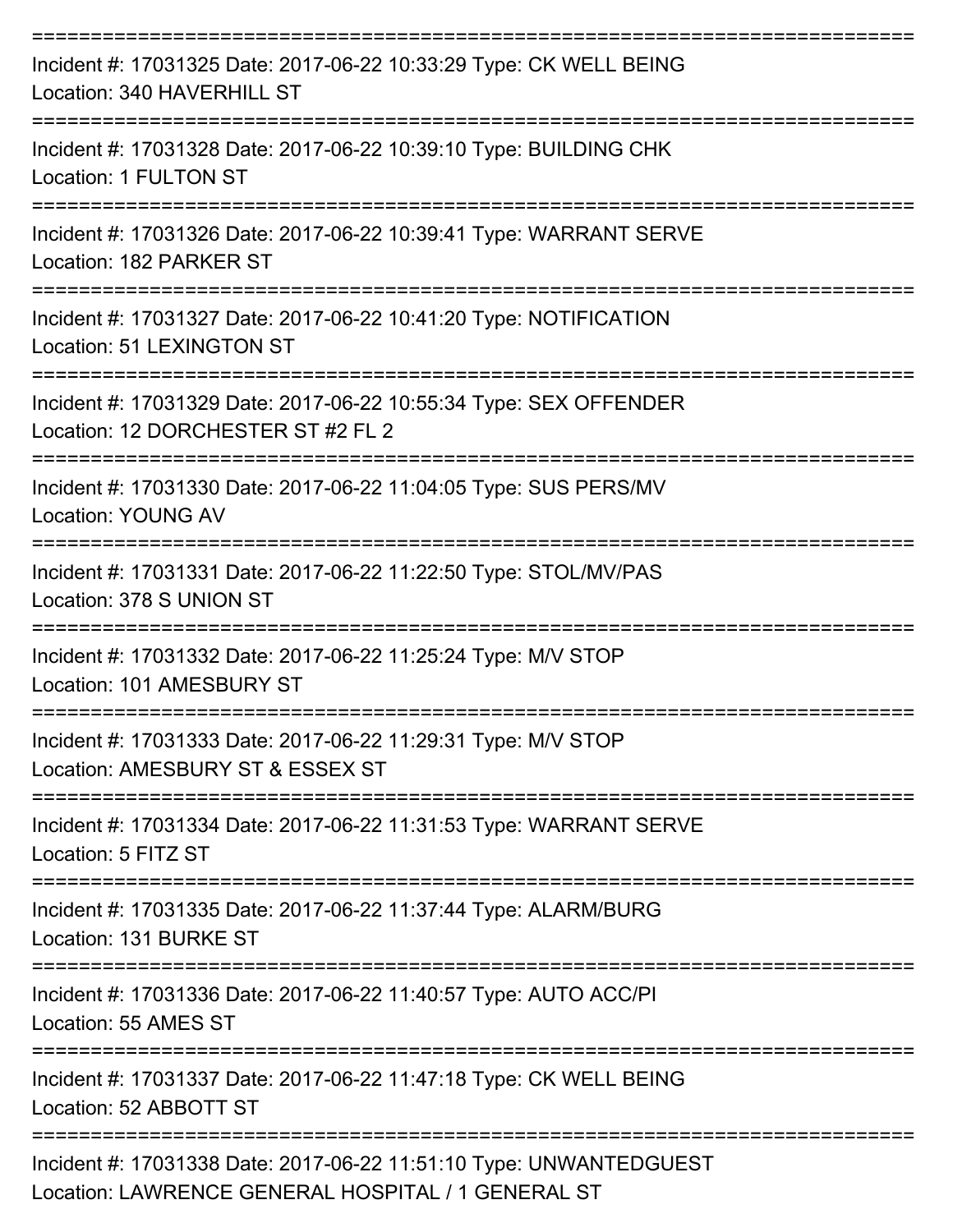| Incident #: 17031339 Date: 2017-06-22 11:53:03 Type: DISTURBANCE<br>Location: 1 GENERAL ST                                  |
|-----------------------------------------------------------------------------------------------------------------------------|
| Incident #: 17031340 Date: 2017-06-22 11:53:09 Type: MAL DAMAGE<br>Location: 348 BROADWAY                                   |
| Incident #: 17031341 Date: 2017-06-22 11:58:24 Type: DOMESTIC/PROG<br>Location: 83 CAMBRIDGE ST FL 2                        |
| Incident #: 17031342 Date: 2017-06-22 12:18:42 Type: RECOV/STOL/MV<br>Location: 15 N PARISH RD                              |
| Incident #: 17031343 Date: 2017-06-22 12:20:11 Type: SUS PERS/MV<br><b>Location: 3 MCFARLIN CT</b>                          |
| Incident #: 17031344 Date: 2017-06-22 12:24:39 Type: MV/BLOCKING<br>Location: LORENZO BUILDING / 599 CANAL ST               |
| Incident #: 17031345 Date: 2017-06-22 12:25:01 Type: DOMESTIC/PROG<br>Location: 12 CANTERBURY ST                            |
| Incident #: 17031346 Date: 2017-06-22 12:38:49 Type: LARCENY/PAST<br>Location: GREATER LAWRENCE FAMILY HEALTH / 150 PARK ST |
| Incident #: 17031347 Date: 2017-06-22 12:48:47 Type: ROBBERY ARMED<br>Location: 198 LAWRENCE ST                             |
| Incident #: 17031348 Date: 2017-06-22 12:54:00 Type: HIT & RUN M/V<br>Location: 108 RIVER POINTE WY                         |
| Incident #: 17031349 Date: 2017-06-22 13:09:32 Type: M/V STOP<br>Location: 133 S UNION ST                                   |
| Incident #: 17031350 Date: 2017-06-22 13:20:52 Type: NOTIFICATION<br>Location: 162 WEST ST                                  |
| Incident #: 17031351 Date: 2017-06-22 13:26:44 Type: MAN DOWN<br>Location: 45 BROADWAY                                      |
| Incident #: 17031353 Date: 2017-06-22 13:42:49 Type: DISTURBANCE<br>Location: 87 ALDER ST                                   |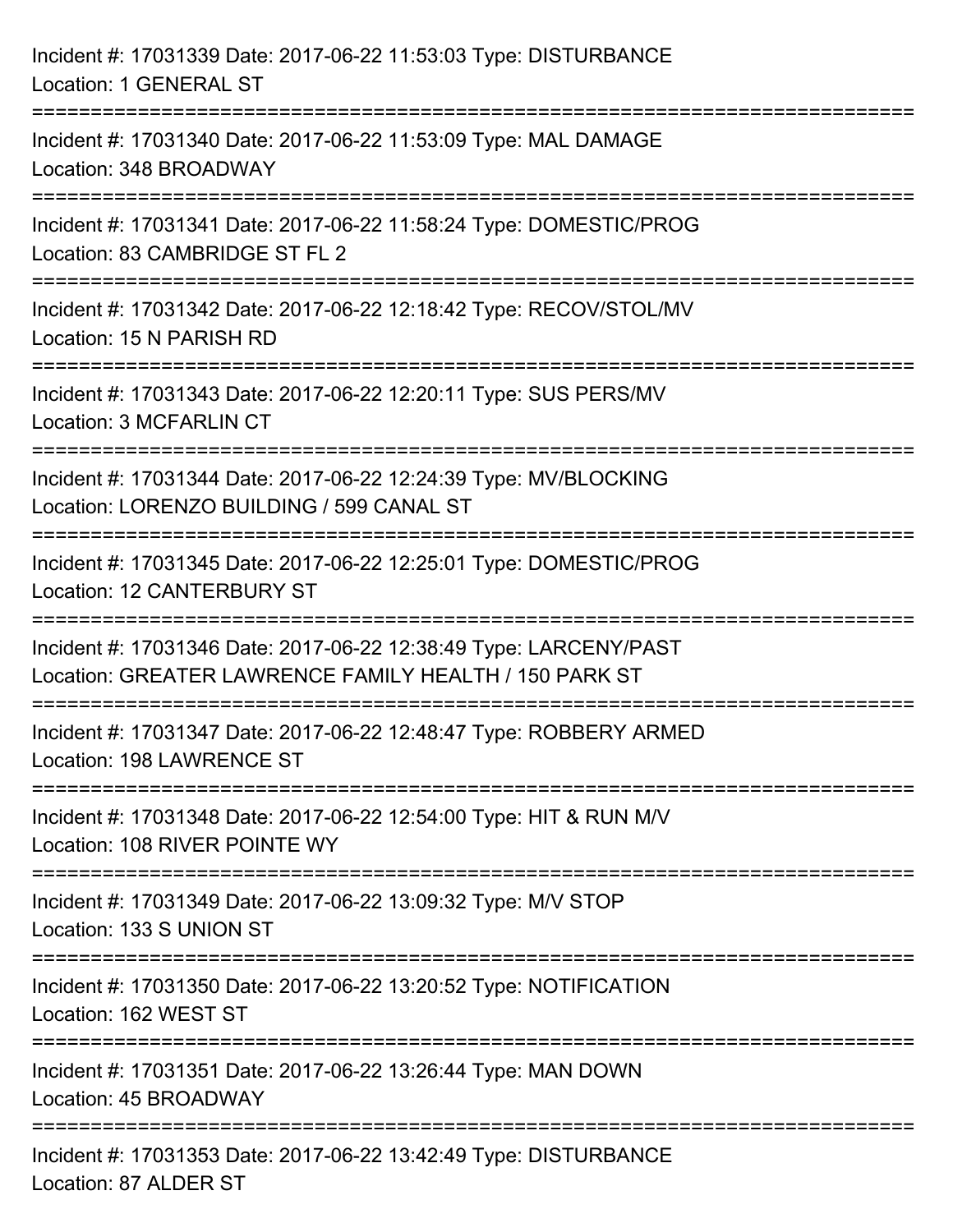| Incident #: 17031352 Date: 2017-06-22 13:44:05 Type: WARRANT SERVE<br>Location: 134 PROSPECT ST                                                     |
|-----------------------------------------------------------------------------------------------------------------------------------------------------|
| Incident #: 17031354 Date: 2017-06-22 13:44:44 Type: IDENTITY THEFT<br>Location: 64 MANCHESTER ST #2                                                |
| Incident #: 17031355 Date: 2017-06-22 13:48:59 Type: 209A/SERVE<br>Location: 254 FARNHAM ST                                                         |
| Incident #: 17031356 Date: 2017-06-22 13:58:36 Type: M/V STOP<br>Location: BOADWAY & CONCORD                                                        |
| Incident #: 17031357 Date: 2017-06-22 13:59:19 Type: M/V STOP<br>Location: BROADWAY<br>-----------------------------                                |
| Incident #: 17031358 Date: 2017-06-22 14:11:20 Type: M/V STOP<br>Location: BRADFORD ST & BROADWAY                                                   |
| Incident #: 17031359 Date: 2017-06-22 14:13:27 Type: UNWANTEDGUEST<br>Location: 73 WINTHROP AV<br>=================================                 |
| Incident #: 17031360 Date: 2017-06-22 14:15:34 Type: DISTURBANCE<br>Location: 120 HOWARD ST                                                         |
| Incident #: 17031361 Date: 2017-06-22 14:18:09 Type: INVEST CONT<br>Location: 205 BROADWAY<br>======================                                |
| Incident #: 17031363 Date: 2017-06-22 14:21:03 Type: LARCENY/PAST<br>Location: LAWRENCE PUBLIC LIBRARY / 51 LAWRENCE ST                             |
| Incident #: 17031362 Date: 2017-06-22 14:23:54 Type: ALARM/BURG<br>Location: COMMUNITY DAY CARE / 50 PLEASANT ST<br>=============================== |
| Incident #: 17031366 Date: 2017-06-22 14:31:32 Type: LOUD NOISE<br>Location: 14 E PLATT ST                                                          |
| Incident #: 17031364 Date: 2017-06-22 14:31:52 Type: M/V STOP<br>Location: BROADWAY & CONCORD ST#`                                                  |
| Incident #: 17031365 Date: 2017-06-22 14:33:10 Type: COURT DOC SERVE<br>Location: 38 NORRIS ST                                                      |

===========================================================================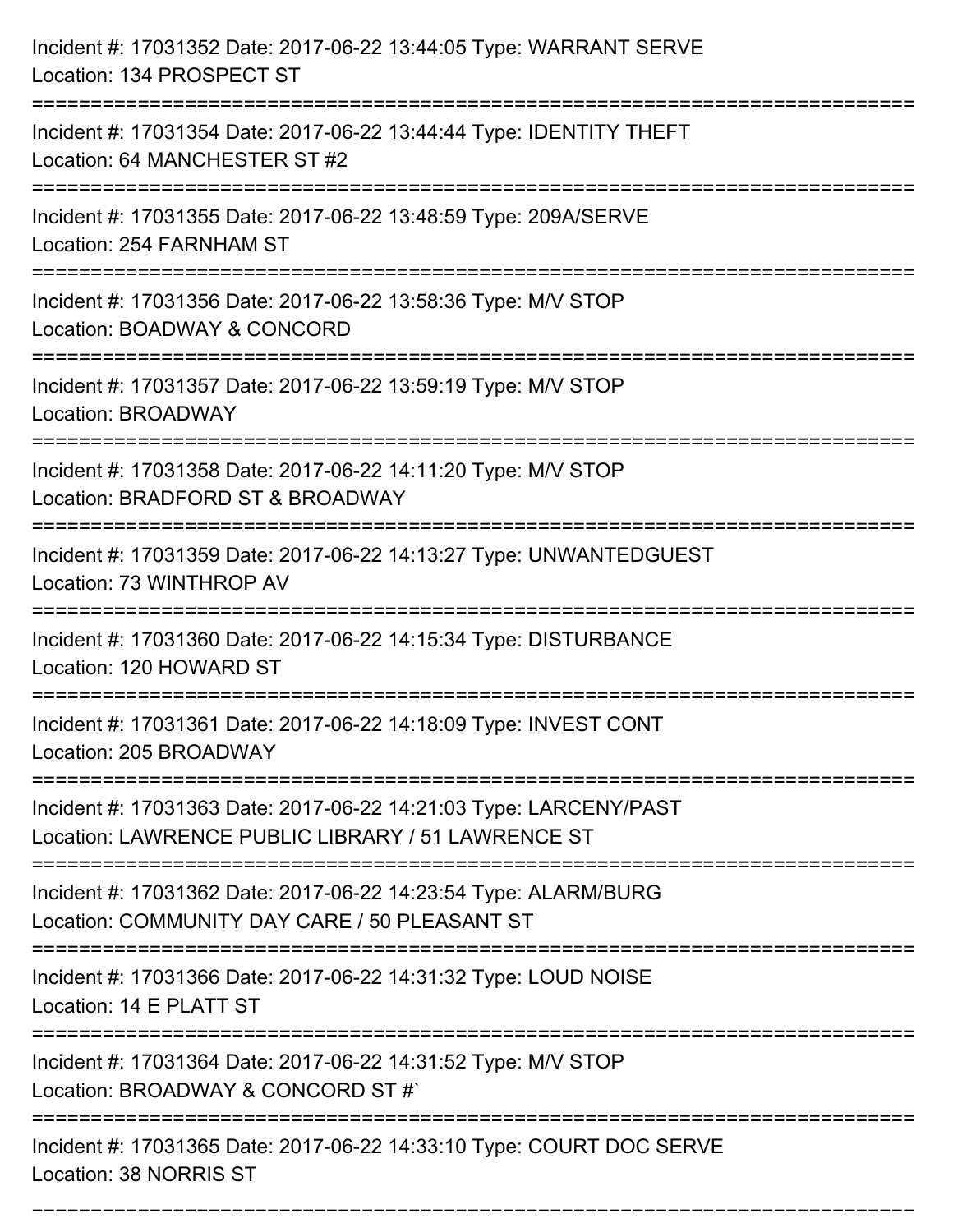| Incident #: 17031367 Date: 2017-06-22 14:35:22 Type: M/V STOP<br>Location: 200 COMMON ST                                                |
|-----------------------------------------------------------------------------------------------------------------------------------------|
| Incident #: 17031368 Date: 2017-06-22 14:42:49 Type: ASSSIT OTHER PD<br>Location: BROADWAY & LAKE ST                                    |
| Incident #: 17031369 Date: 2017-06-22 14:44:42 Type: M/V STOP<br>Location: MERRIMACK ST & S UNION ST<br>=====================           |
| Incident #: 17031370 Date: 2017-06-22 14:51:46 Type: TOW OF M/V<br>Location: MOUNT VERNON PARK / null<br>=========================      |
| Incident #: 17031371 Date: 2017-06-22 14:53:13 Type: TRESPASSING<br>Location: 550 BROADWAY                                              |
| Incident #: 17031372 Date: 2017-06-22 14:59:52 Type: TRESPASSING<br>Location: 620 HAVERHILL ST<br>:==================================== |
| Incident #: 17031373 Date: 2017-06-22 15:06:50 Type: 209A/SERVE<br>Location: 221 BOXFORD ST                                             |
| Incident #: 17031375 Date: 2017-06-22 15:11:09 Type: HIT & RUN M/V<br>Location: 139 PARK ST                                             |
| Incident #: 17031374 Date: 2017-06-22 15:12:02 Type: M/V STOP<br>Location: GARDEN ST & JACKSON ST                                       |
| Incident #: 17031376 Date: 2017-06-22 15:23:47 Type: MEDIC SUPPORT<br>Location: YMCA / 40 LAWRENCE ST FL 4TH FL                         |
| Incident #: 17031377 Date: 2017-06-22 15:25:50 Type: M/V STOP<br>Location: BROADWAY & LOWELL ST                                         |
| Incident #: 17031379 Date: 2017-06-22 15:29:25 Type: MAN DOWN<br><b>Location: FALLS BRIDGE</b>                                          |
| Incident #: 17031378 Date: 2017-06-22 15:30:00 Type: M/V STOP<br>Location: 157 LAWRENCE ST                                              |
| Incident #: 17031380 Date: 2017-06-22 15:32:23 Type: M/V STOP<br>Location: ESSEX ST & HAMPSHIRE ST                                      |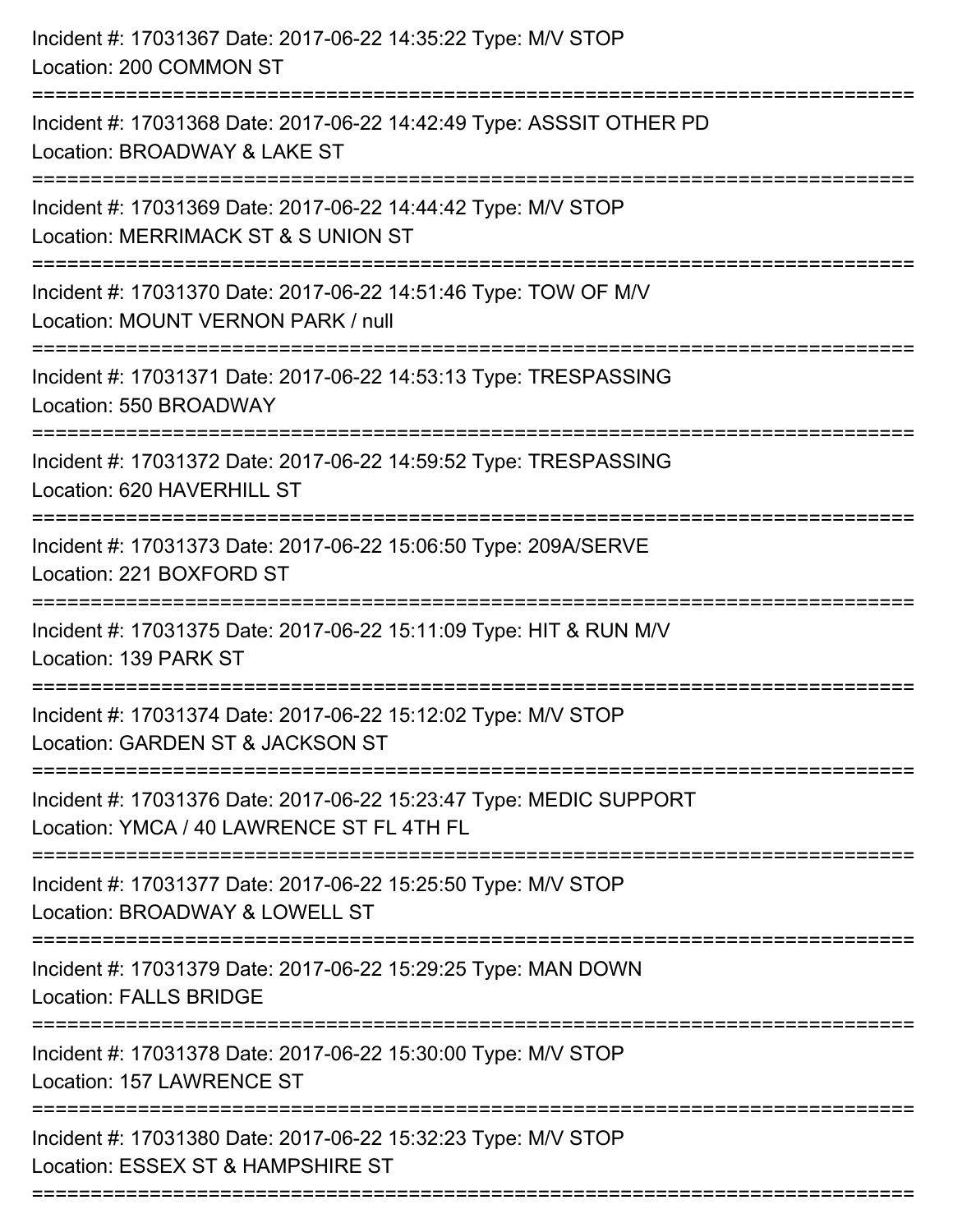| Location: COMMONWEALTH NISSAN / 1 COMMONWEALTH DR                                                                                    |
|--------------------------------------------------------------------------------------------------------------------------------------|
| Incident #: 17031381 Date: 2017-06-22 15:41:22 Type: DISORDERLY<br>Location: HEALTH INDEPENDENT PROVIDER / 170 COMMON ST             |
| Incident #: 17031383 Date: 2017-06-22 15:43:47 Type: M/V STOP<br>Location: BROADWAY & CONCORD ST                                     |
| Incident #: 17031384 Date: 2017-06-22 15:56:13 Type: M/V STOP<br>Location: LAWRENCE ST & METHUEN ST                                  |
| Incident #: 17031385 Date: 2017-06-22 15:58:13 Type: ANIMAL COMPL<br>Location: 79 MARGIN ST                                          |
| Incident #: 17031386 Date: 2017-06-22 16:08:34 Type: M/V STOP<br>Location: MERRIMACK ST & S UNION ST                                 |
| Incident #: 17031387 Date: 2017-06-22 16:08:59 Type: ANIMAL COMPL<br><b>Location: RESERVOIR ST</b>                                   |
| Incident #: 17031388 Date: 2017-06-22 16:13:08 Type: M/V STOP<br>Location: HAMPSHIRE & WHITE                                         |
| Incident #: 17031389 Date: 2017-06-22 16:18:34 Type: M/V STOP<br>Location: 63 BERKLEY ST<br>===================================      |
| =============================<br>Incident #: 17031390 Date: 2017-06-22 16:20:26 Type: M/V STOP<br>Location: MERRIMACK ST & PARKER ST |
| Incident #: 17031391 Date: 2017-06-22 16:29:46 Type: 209A/SERVE<br>Location: 90 LOWELL ST                                            |
| Incident #: 17031392 Date: 2017-06-22 16:30:26 Type: 209A/SERVE<br>Location: 90 LOWELL ST                                            |
| Incident #: 17031393 Date: 2017-06-22 16:34:23 Type: M/V STOP<br>Location: BROADWAY & LOWELL ST                                      |
| Incident #: 17031394 Date: 2017-06-22 16:34:26 Type: 209A/SERVE<br>Location: 90 LOWELL ST                                            |
|                                                                                                                                      |

Incident #: 17031395 Date: 2017 06 22 16:37:05 Type: 209A/SERVE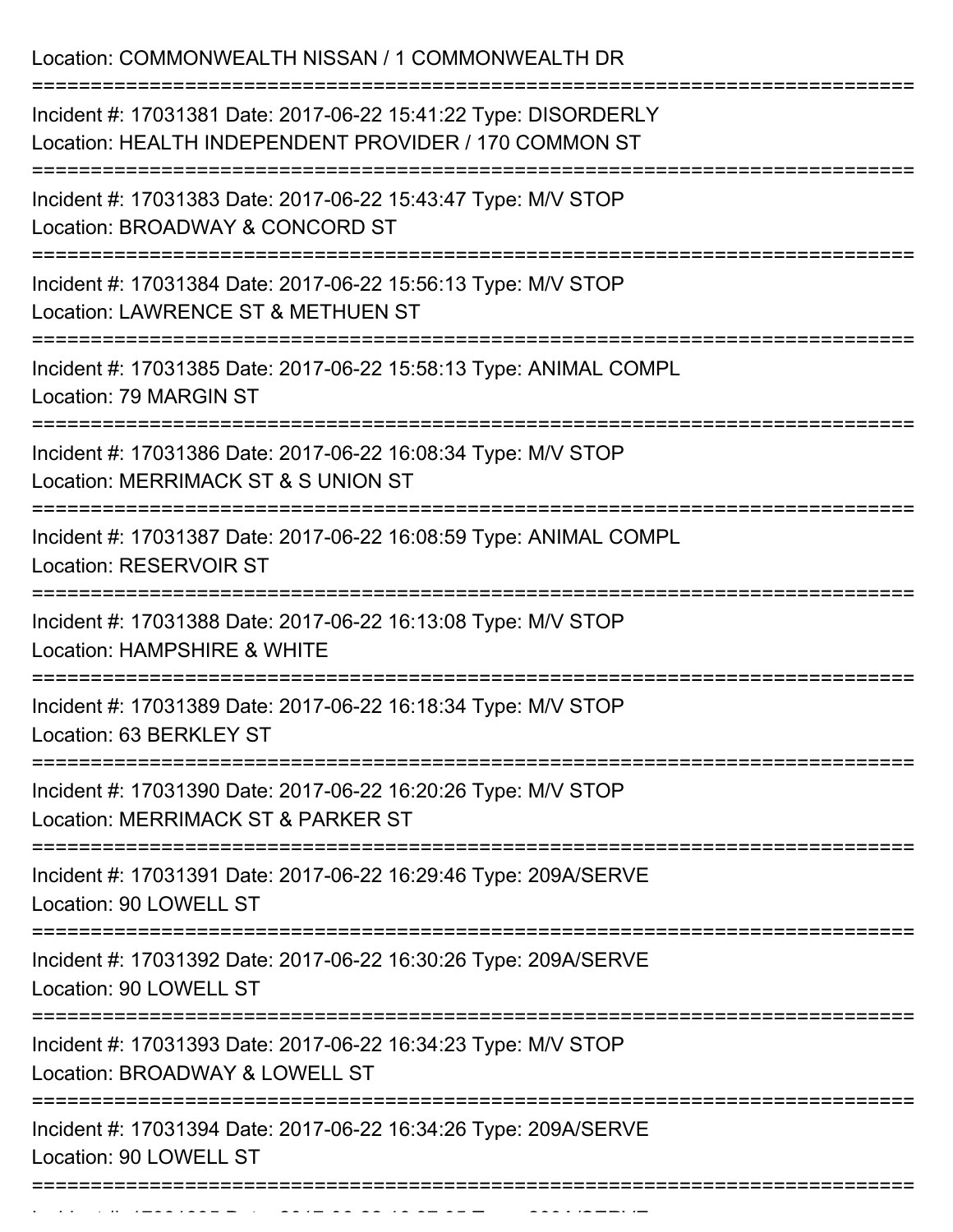Location: 520 BROADWAY

| Incident #: 17031396 Date: 2017-06-22 16:37:55 Type: 209A/SERVE<br>Location: 90 LOWELL ST                               |
|-------------------------------------------------------------------------------------------------------------------------|
| Incident #: 17031397 Date: 2017-06-22 16:38:16 Type: M/V STOP<br>Location: HAMPSHIRE ST & HAVERHILL ST                  |
| Incident #: 17031398 Date: 2017-06-22 16:38:38 Type: 209A/SERVE<br>Location: 90 LOWELL ST                               |
| Incident #: 17031399 Date: 2017-06-22 16:39:25 Type: 209A/SERVE<br>Location: 90 LOWELL ST                               |
| Incident #: 17031400 Date: 2017-06-22 16:40:24 Type: 209A/SERVE<br>Location: 90 LOWELL ST                               |
| Incident #: 17031401 Date: 2017-06-22 16:41:21 Type: 209A/SERVE<br>Location: 90 LOWELL ST                               |
| Incident #: 17031402 Date: 2017-06-22 16:42:03 Type: 209A/SERVE<br><b>Location: 11 NORRIS ST</b>                        |
| Incident #: 17031403 Date: 2017-06-22 16:42:12 Type: M/V STOP<br>Location: BERKELEY ST & JACKSON ST                     |
| Incident #: 17031404 Date: 2017-06-22 16:54:57 Type: M/V STOP<br>Location: 74 BERKELEY ST                               |
| -------------<br>Incident #: 17031405 Date: 2017-06-22 16:55:30 Type: DISTURBANCE<br>Location: 71 BERKELEY ST           |
| --------------------------<br>Incident #: 17031406 Date: 2017-06-22 17:04:53 Type: EXTRA SURVEIL<br>Location: BOAT RAMP |
| Incident #: 17031407 Date: 2017-06-22 17:07:09 Type: M/V STOP<br>Location: 100 BERKELEY ST                              |
| Incident #: 17031408 Date: 2017-06-22 17:11:08 Type: ALARM/BURG<br>Location: 16 BROOKFIELD ST                           |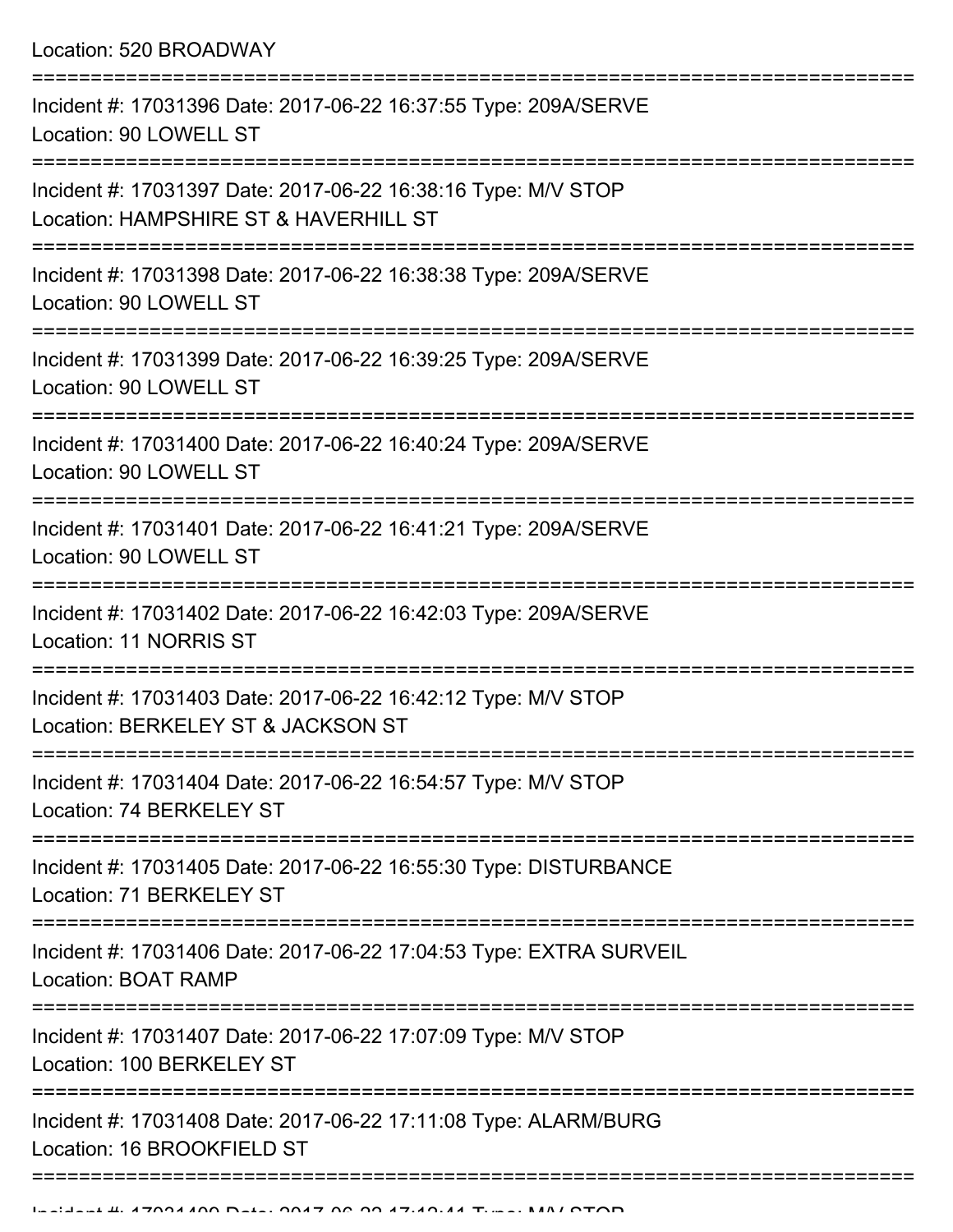Location: 63 BERKELEY ST

| Incident #: 17031410 Date: 2017-06-22 17:14:08 Type: M/V STOP<br>Location: BROADWAY & LOWELL ST                    |
|--------------------------------------------------------------------------------------------------------------------|
| Incident #: 17031411 Date: 2017-06-22 17:16:39 Type: 209A/SERVE<br>Location: 45 CEDAR ST                           |
| Incident #: 17031412 Date: 2017-06-22 17:19:37 Type: VIO CITY ORD<br>Location: 38 ARLINGTON ST                     |
| Incident #: 17031413 Date: 2017-06-22 17:22:27 Type: MISSING PERS<br>Location: 133 BAILEY ST                       |
| Incident #: 17031414 Date: 2017-06-22 17:23:31 Type: 209A/SERVE<br>Location: 56 BUTLER ST                          |
| Incident #: 17031415 Date: 2017-06-22 17:26:06 Type: M/V STOP<br>Location: 100 BERKELEY ST                         |
| Incident #: 17031416 Date: 2017-06-22 17:26:53 Type: TRESPASSING<br>Location: HIGGINS STATE POOL / 180 CRAWFORD ST |
| Incident #: 17031417 Date: 2017-06-22 17:29:17 Type: M/V STOP<br>Location: COMMON ST & NEWBURY ST                  |
| Incident #: 17031418 Date: 2017-06-22 17:31:03 Type: 209A/SERVE<br>Location: 405 HAVERHILL ST                      |
| Incident #: 17031419 Date: 2017-06-22 17:32:09 Type: M/V STOP<br>Location: LOWELL ST & MORTON ST                   |
| Incident #: 17031420 Date: 2017-06-22 17:41:31 Type: M/V STOP<br>Location: BERKELEY ST & JACKSON ST                |
| Incident #: 17031421 Date: 2017-06-22 17:43:02 Type: COURT DOC SERVE<br>Location: 90 SUMMER ST                     |
| Incident #: 17031422 Date: 2017-06-22 17:47:17 Type: M/V STOP<br>Location: 25 SHERIDAN ST                          |
| Incident #: 17031423 Date: 2017-06-22 17:48:58 Type: M/V STOP                                                      |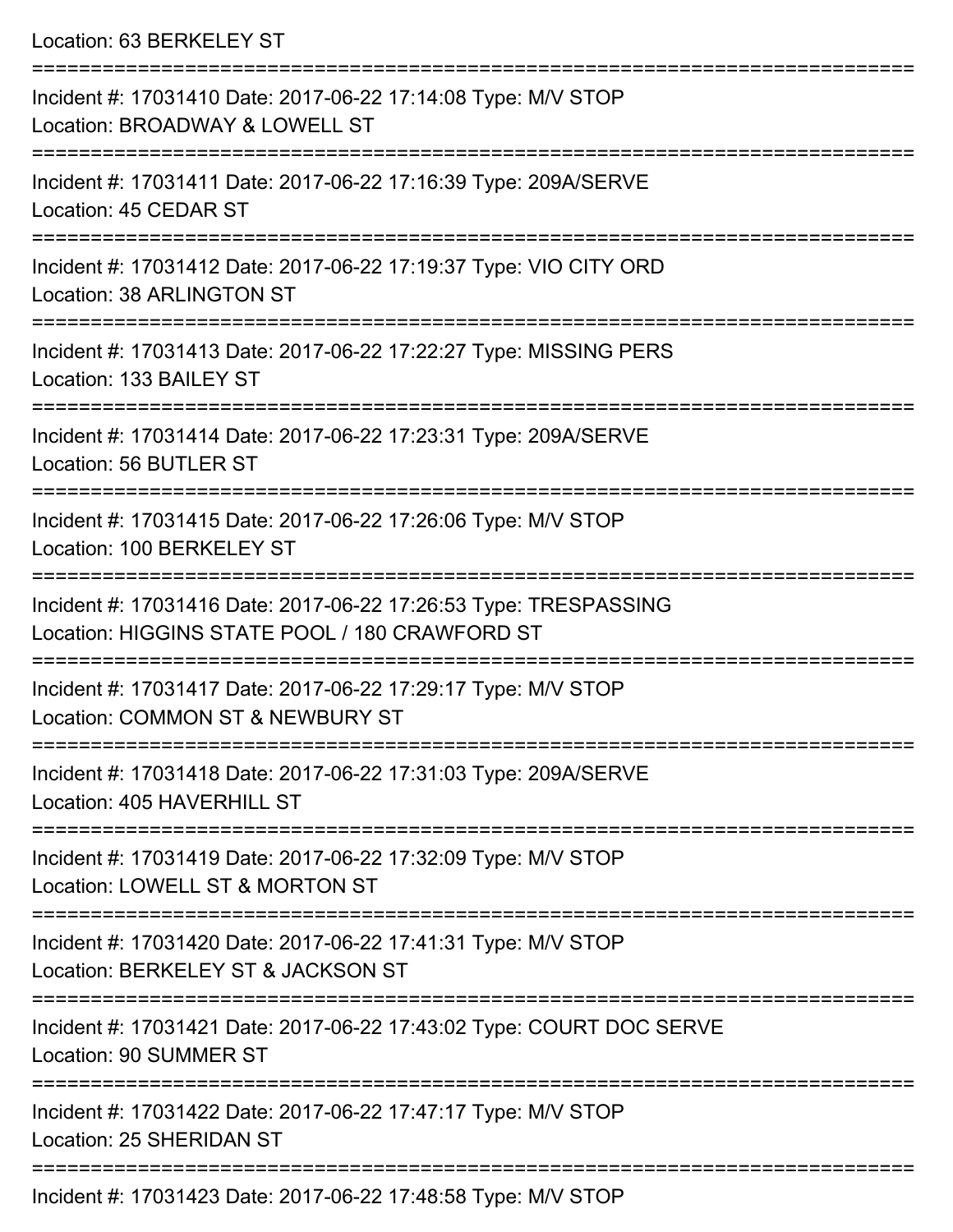| Incident #: 17031424 Date: 2017-06-22 17:54:18 Type: MEDIC SUPPORT<br>Location: 8 WOODLAND ST FL 2                                 |
|------------------------------------------------------------------------------------------------------------------------------------|
| Incident #: 17031425 Date: 2017-06-22 17:59:27 Type: ANIMAL COMPL<br>Location: 30 MYRTLE CT                                        |
| Incident #: 17031426 Date: 2017-06-22 18:12:46 Type: ALARM/BURG<br>Location: 355 HAVERHILL ST                                      |
| Incident #: 17031427 Date: 2017-06-22 18:14:59 Type: M/V STOP<br>Location: MERRIMACK ST & S UNION ST                               |
| Incident #: 17031428 Date: 2017-06-22 18:18:53 Type: VIO CITY ORD<br>Location: 8 E HAVERHILL ST<br>=============================== |
| Incident #: 17031429 Date: 2017-06-22 18:22:58 Type: M/V STOP<br>Location: DORCHESTER ST & S UNION ST                              |
| Incident #: 17031430 Date: 2017-06-22 18:23:28 Type: EXTRA SURVEIL<br>Location: 77 S UNION ST                                      |
| Incident #: 17031431 Date: 2017-06-22 18:26:08 Type: M/V STOP<br>Location: ANDOVER ST & PARKER ST                                  |
| Incident #: 17031432 Date: 2017-06-22 18:31:30 Type: M/V STOP<br>Location: BOXFORD ST & WINTHROP AV                                |
| Incident #: 17031433 Date: 2017-06-22 18:33:28 Type: DOMESTIC/PROG<br>Location: 46 WINTHROP AV                                     |
| Incident #: 17031434 Date: 2017-06-22 18:35:34 Type: M/V STOP<br>Location: BAILEY ST & FOSTER ST                                   |
| Incident #: 17031435 Date: 2017-06-22 18:38:55 Type: 209A/SERVE<br>Location: 41 DOYLE ST                                           |
| Incident #: 17031437 Date: 2017-06-22 18:39:27 Type: LARCENY/PAST<br>Location: 1 DVORAK CT                                         |
| Incident #: 17031436 Date: 2017-06-22 18:42:28 Type: M/V STOP                                                                      |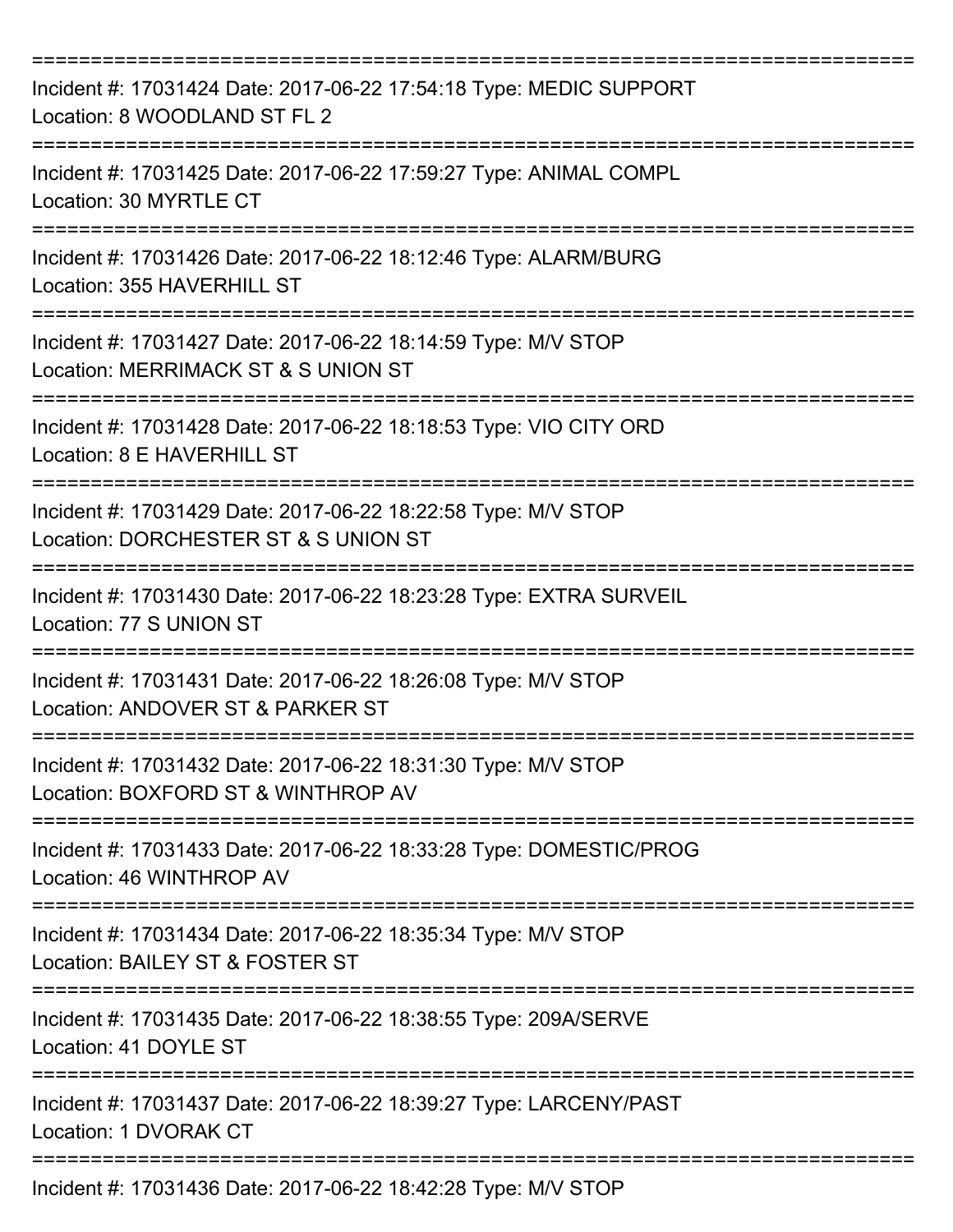| Incident #: 17031438 Date: 2017-06-22 18:45:05 Type: NOISE ORD<br>Location: 130 HIGH ST                                   |
|---------------------------------------------------------------------------------------------------------------------------|
| Incident #: 17031439 Date: 2017-06-22 18:48:32 Type: ANIMAL COMPL<br>Location: 30 MYRTLE CT                               |
| Incident #: 17031440 Date: 2017-06-22 18:49:14 Type: A&B PAST<br>Location: AMESBURY ST & CANAL ST                         |
| Incident #: 17031441 Date: 2017-06-22 18:52:58 Type: 209A/SERVE<br>Location: 67 MAPLE ST                                  |
| Incident #: 17031442 Date: 2017-06-22 18:53:59 Type: AUTO ACC/NO PI<br>Location: 38 WATER ST<br>========================= |
| Incident #: 17031443 Date: 2017-06-22 18:54:48 Type: M/V STOP<br>Location: CROSBY ST & S BROADWAY                         |
| Incident #: 17031444 Date: 2017-06-22 19:03:50 Type: 209A/SERVE<br>Location: 162 MAPLE ST                                 |
| Incident #: 17031445 Date: 2017-06-22 19:04:27 Type: M/V STOP<br>Location: EXETER ST & WINTHROP AV                        |
| Incident #: 17031446 Date: 2017-06-22 19:06:44 Type: NOISE ORD<br>Location: 20 BENNINGTON ST                              |
| Incident #: 17031447 Date: 2017-06-22 19:20:36 Type: MISSING PERS<br>Location: 303 JACKSON ST                             |
| Incident #: 17031448 Date: 2017-06-22 19:21:35 Type: NOTIFICATION<br>Location: 4 DUCKETT AV                               |
| Incident #: 17031449 Date: 2017-06-22 19:26:41 Type: MEDIC SUPPORT<br>Location: 215 BROADWAY                              |
| Incident #: 17031450 Date: 2017-06-22 19:27:17 Type: DK (DRUNK)<br>Location: 142 BROADWAY                                 |
| Incident #: 17031451 Date: 2017-06-22 19:29:14 Type: M/V STOP                                                             |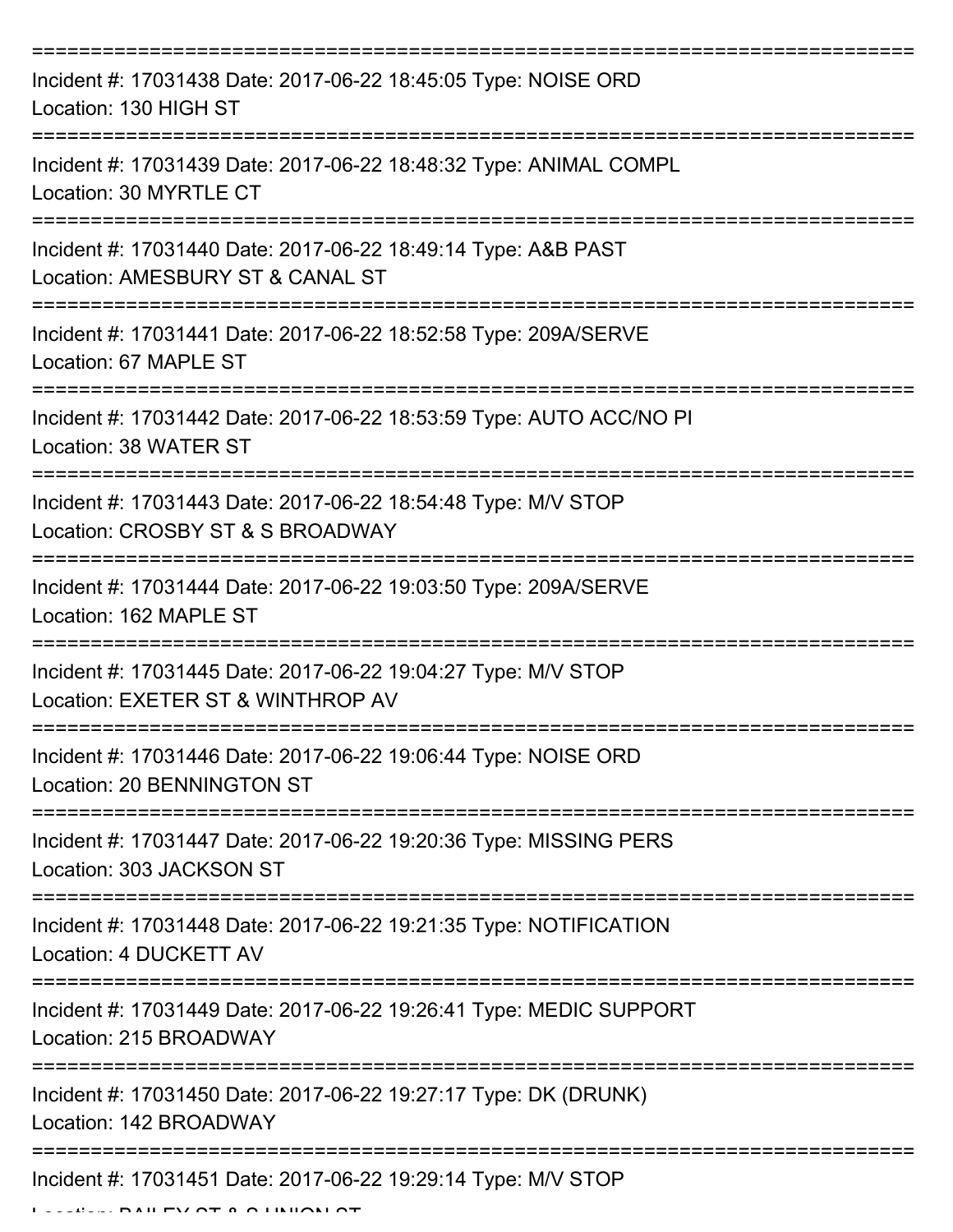| Incident #: 17031452 Date: 2017-06-22 19:34:49 Type: M/V STOP<br><b>Location: N PARRISH RD</b>                |
|---------------------------------------------------------------------------------------------------------------|
| Incident #: 17031453 Date: 2017-06-22 19:37:37 Type: SUS PERS/MV<br>Location: 85 ANDOVER ST                   |
| Incident #: 17031454 Date: 2017-06-22 19:41:53 Type: M/V STOP<br>Location: CAMPO SECO ST & FERRY ST           |
| Incident #: 17031455 Date: 2017-06-22 19:49:32 Type: MEDIC SUPPORT<br>Location: 345 JACKSON ST FL 2           |
| :=============<br>Incident #: 17031456 Date: 2017-06-22 19:52:53 Type: M/V STOP<br>Location: 450 ANDOVER ST   |
| Incident #: 17031457 Date: 2017-06-22 19:57:02 Type: MAL DAMAGE<br>Location: CRAWFORD ST & N PARISH RD        |
| Incident #: 17031458 Date: 2017-06-22 20:00:00 Type: M/V STOP<br>Location: ANDOVER ST & PARKER ST             |
| Incident #: 17031459 Date: 2017-06-22 20:00:09 Type: TRESPASSING<br>Location: GEISLER STATE POOL / 50 HIGH ST |
| Incident #: 17031460 Date: 2017-06-22 20:03:30 Type: DISTURBANCE<br>Location: LOVELY NAILS / 205 BROADWAY     |
| Incident #: 17031461 Date: 2017-06-22 20:12:23 Type: INVESTIGATION<br>Location: 42 SPRUCE ST                  |
| Incident #: 17031462 Date: 2017-06-22 20:15:21 Type: RECOV/STOL/MV<br>Location: 85 ANDOVER ST                 |
| Incident #: 17031463 Date: 2017-06-22 20:21:55 Type: M/V STOP<br>Location: FREEMAN CT & MELROSE ST            |
| Incident #: 17031464 Date: 2017-06-22 20:35:22 Type: NOISE ORD<br>Location: 439 RIVERSIDE DR                  |
| Incident #: 17031465 Date: 2017-06-22 20:58:38 Type: NOISE ORD                                                |

Location: 439 RIVERSIDE DR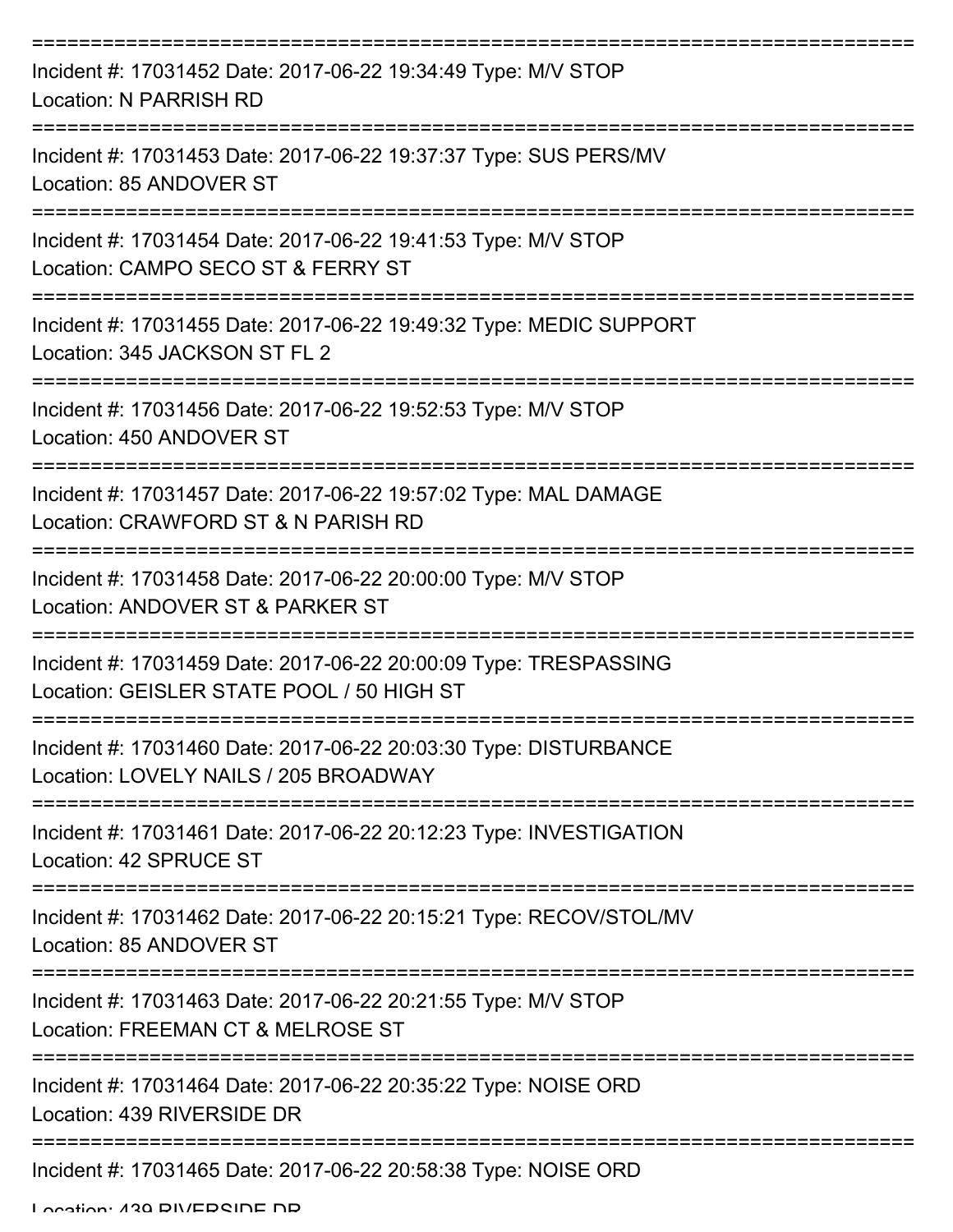| Incident #: 17031466 Date: 2017-06-22 21:02:36 Type: M/V STOP<br>Location: 45 S BROADWAY               |
|--------------------------------------------------------------------------------------------------------|
| Incident #: 17031468 Date: 2017-06-22 21:05:32 Type: MAN DOWN<br>Location: MCDONALDS / 50 BROADWAY     |
| Incident #: 17031467 Date: 2017-06-22 21:06:16 Type: COURT DOC SERVE<br><b>Location: 90 SUMMER ST</b>  |
| Incident #: 17031469 Date: 2017-06-22 21:08:26 Type: MAN DOWN<br>Location: 2 NEWBURY ST                |
| Incident #: 17031470 Date: 2017-06-22 21:15:04 Type: AUTO ACC/PI<br>Location: BROADWAY & WATER ST      |
| Incident #: 17031471 Date: 2017-06-22 21:16:31 Type: AUTO ACC/UNK PI<br>Location: BROADWAY & VALLEY ST |
| Incident #: 17031472 Date: 2017-06-22 21:24:47 Type: M/V STOP<br>Location: CARVER ST & SALEM ST        |
| Incident #: 17031473 Date: 2017-06-22 21:33:55 Type: M/V STOP<br>Location: BROADWAY & COMMON ST        |
| Incident #: 17031474 Date: 2017-06-22 21:48:04 Type: SUS PERS/MV<br>Location: BELMONT ST & KENDRICK ST |
| Incident #: 17031475 Date: 2017-06-22 22:17:13 Type: M/V STOP<br>Location: BROADWAY & GREEN ST         |
| Incident #: 17031476 Date: 2017-06-22 22:34:48 Type: M/V STOP<br>Location: ALLSTON ST & HIGH ST        |
| Incident #: 17031477 Date: 2017-06-22 22:36:08 Type: M/V STOP<br>Location: HANCOCK ST & MELROSE TER    |
| Incident #: 17031478 Date: 2017-06-22 22:40:03 Type: 911 HANG UP<br>Location: 85 WARREN ST             |
| Incident #: 17031479 Date: 2017-06-22 22:53:24 Type: M/V STOP<br>Location: BROADWAY & LAKE ST          |